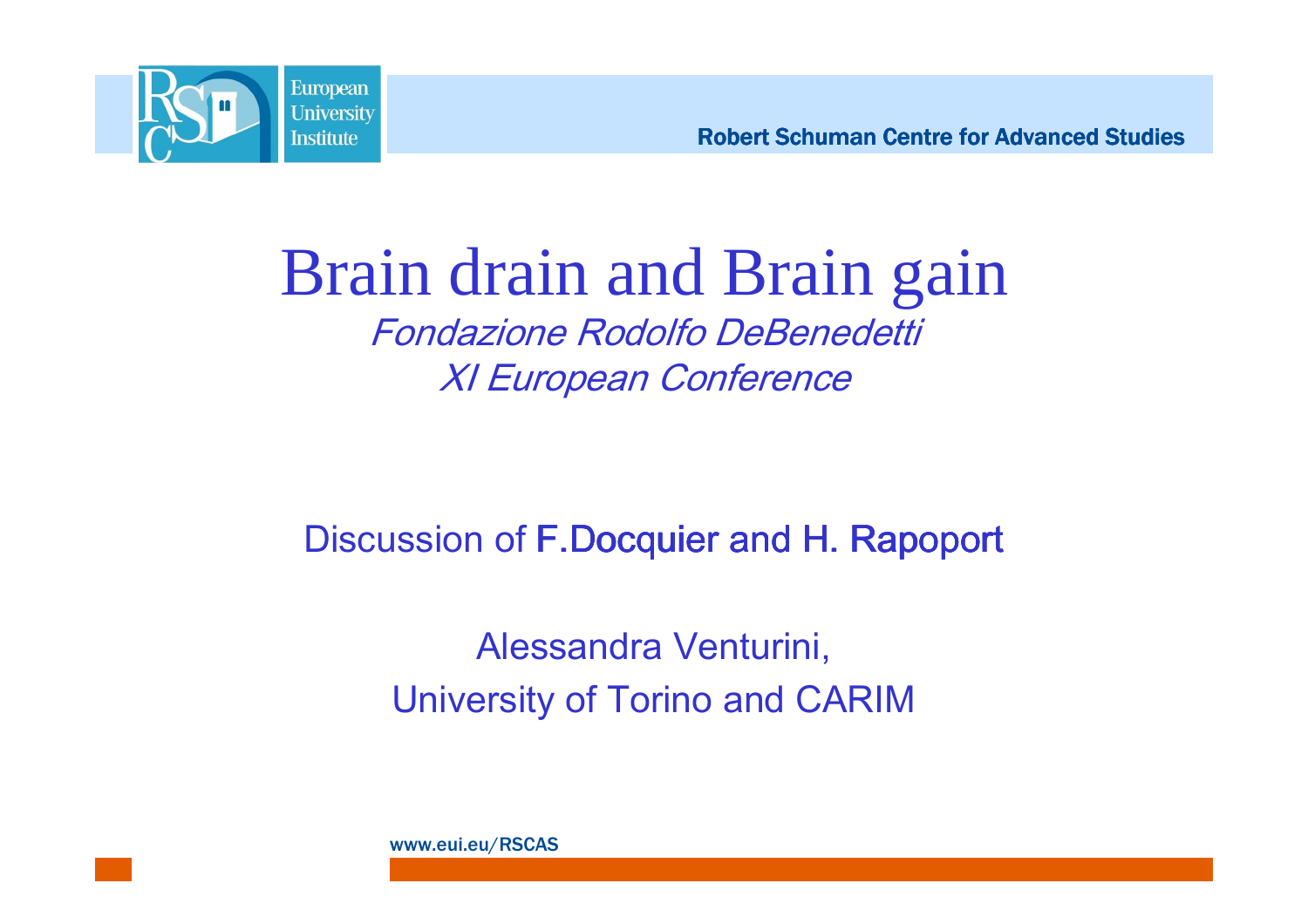

#### **Migration is a selective process**

- •From time immemorial, being in **good health** has been an asset for minimize according migrating, resulting in migrants having often a longer life expectancy than non-migrants.
- • Now that there is a global competition for the best and brightest, having **education and skills** has become an advantage for migrating, resulting in migrants being on average more educated and skilled than non-migrants in the sending country, and sometimes also in the receiving country.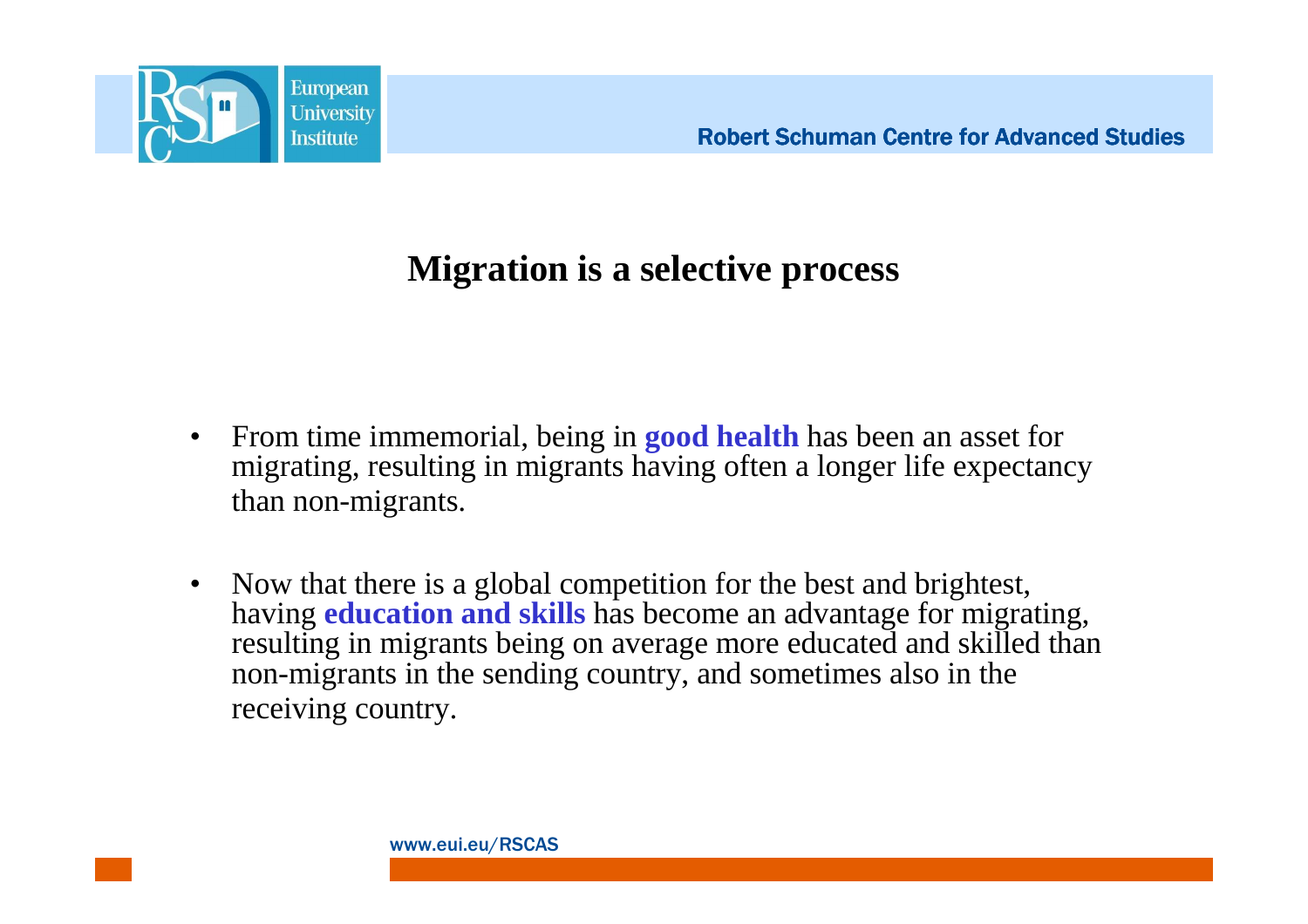

- $\bullet$ Educated migrants coming from "rich countries",
- i.e. Italy MIGRANTS DO NOT SEND REMITTACES BACK
- •Educated migrants coming from "poor countries.
- •MIGRANTS SEND REMITTANCES BACK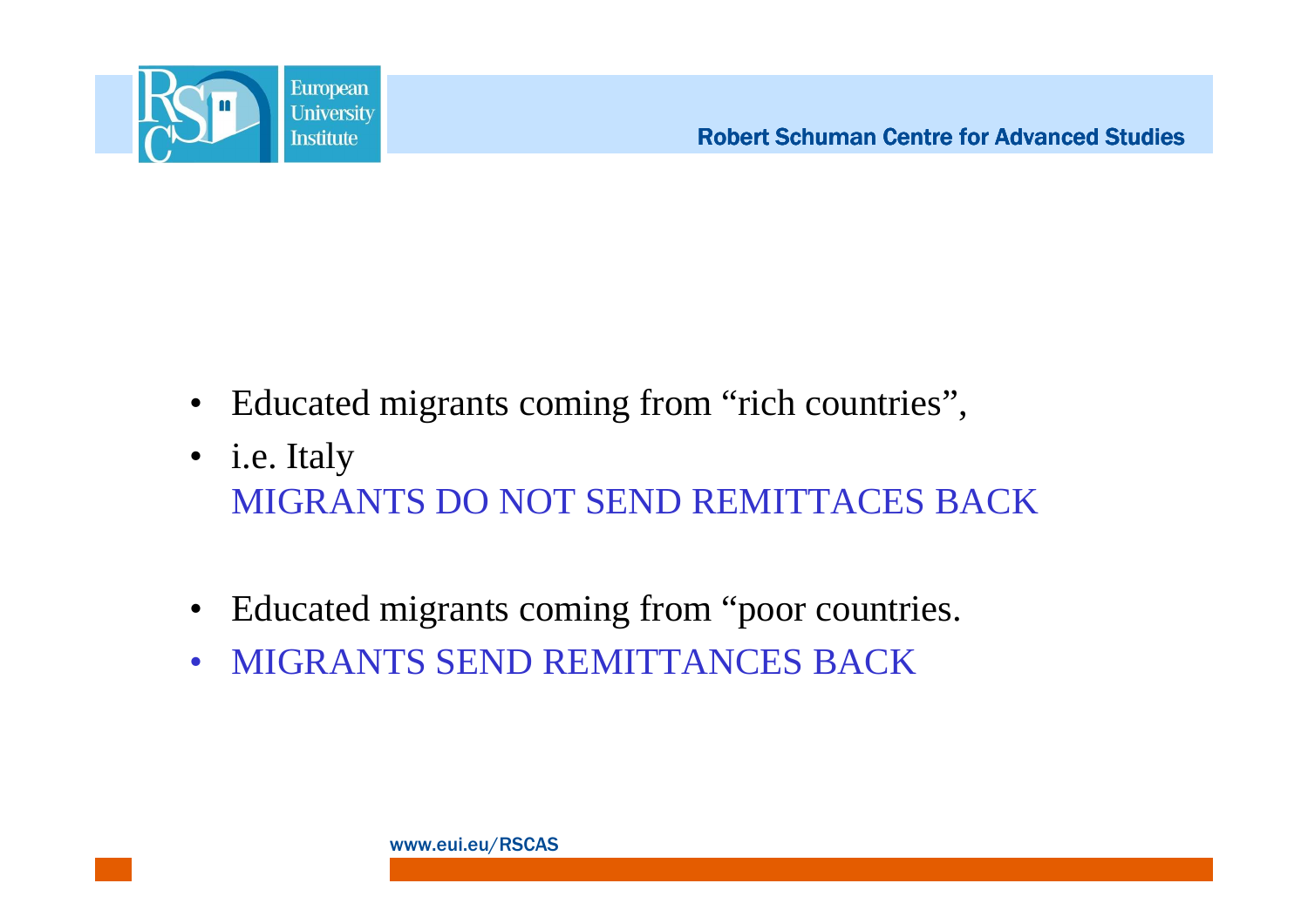

- The term brain drain was for the first time coined in post-World-War-II Great Britain to name the emigration of British scientists to the US. EDUCATED MIGRANTS
- Even if it is frequently used to stress the migration of workers needed or even vital for the economic and social development of the country of origin either skilled or not.
- NEEDED MIGRANTS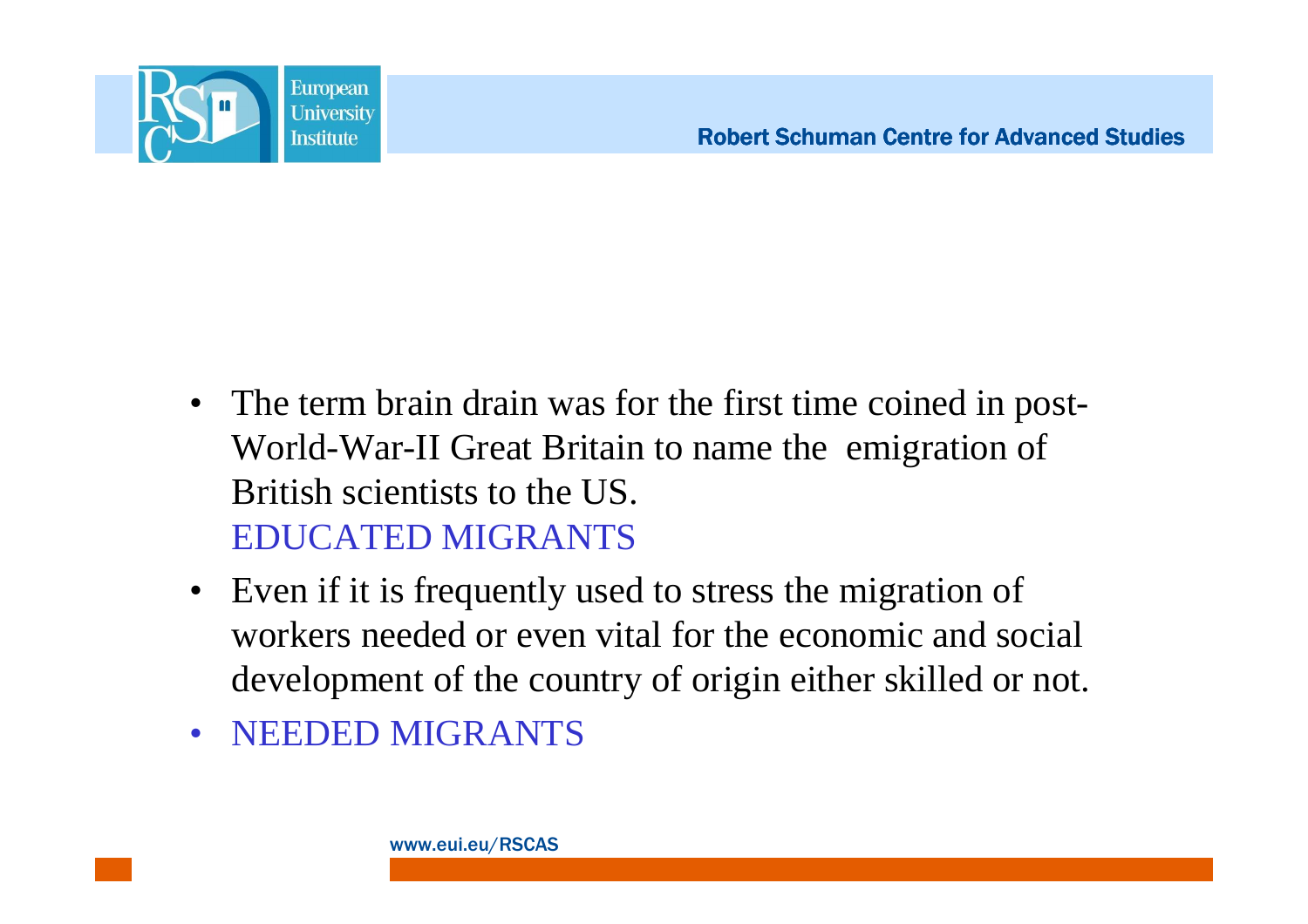

- My comments will be of course distorted by the research project CARIM
- F. Docquier and H.Rapoport and & has done a miracle but it is not clear to me if tertiary education means also tertiaryskilled job.
- For doctors, nurses, scientists is clear but for all the other?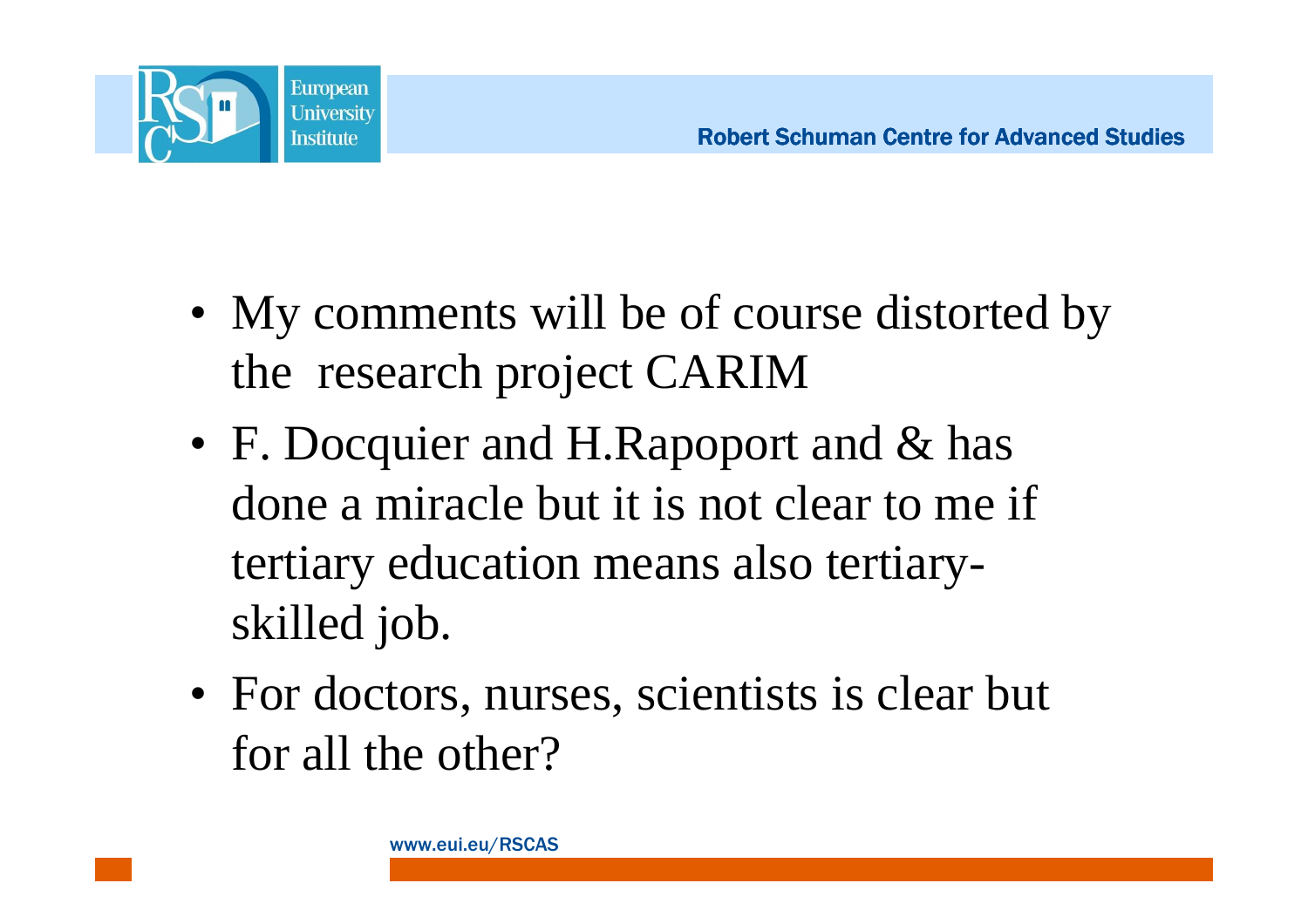

## Destination countries

- With the recent data-revision the countries of destination has increased:
- Different policies in the destination and different effects
- USA; Canada; Australia; UK

Point system, Large student' programs, large wage premium

- -The continental EU
- -The Arab Countries

www.eui.eu/RSCASTemporary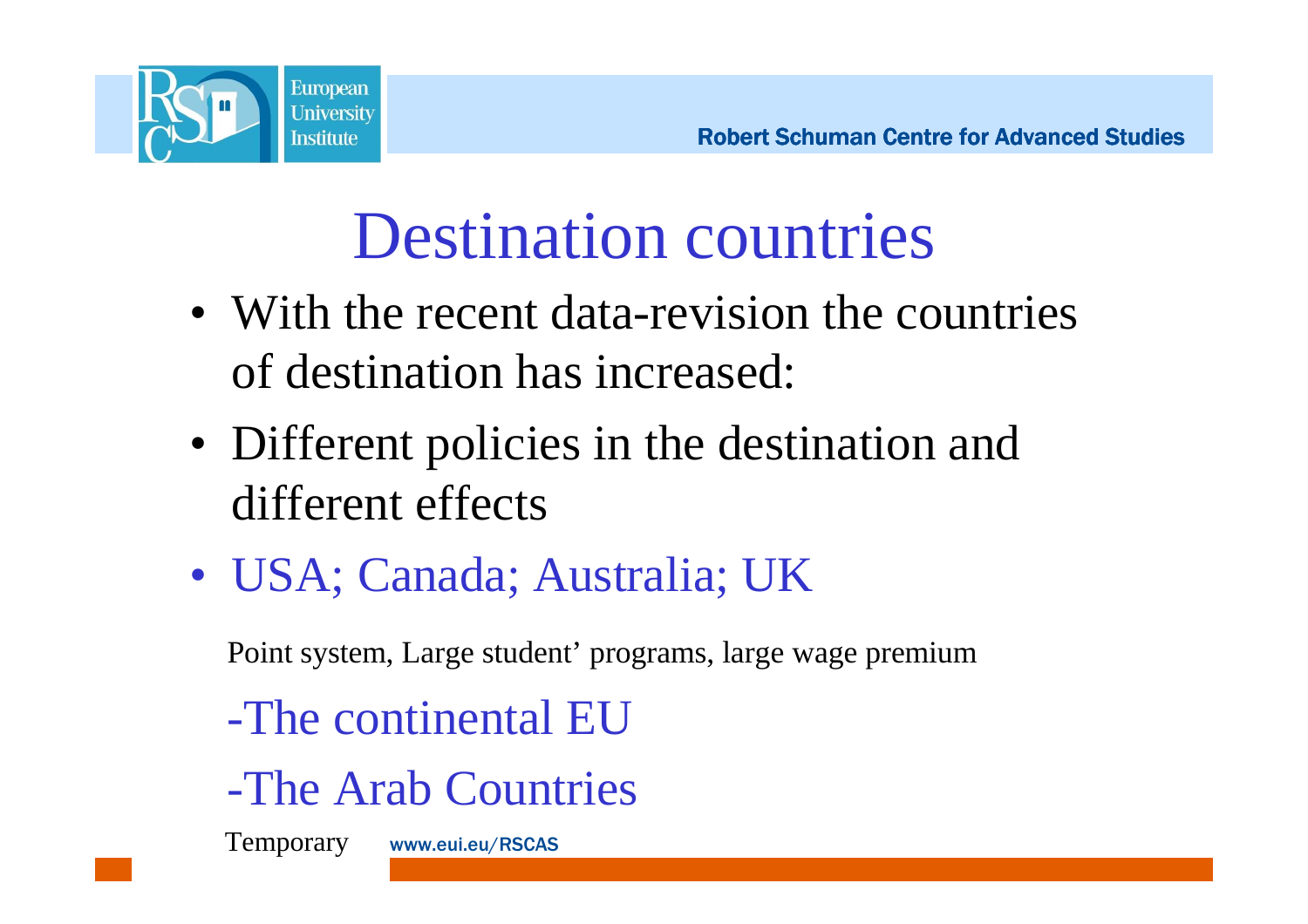



# Return migration

- First return migration is very frequent, especially if the destination country is not too far.
- Return migration is selective.
- Assimilation studies in Germany (Constance Massey), Sweden Finland (Rook Saarela) and Italy (Venturini Villosio) has shows that
- the best return and the worse remain.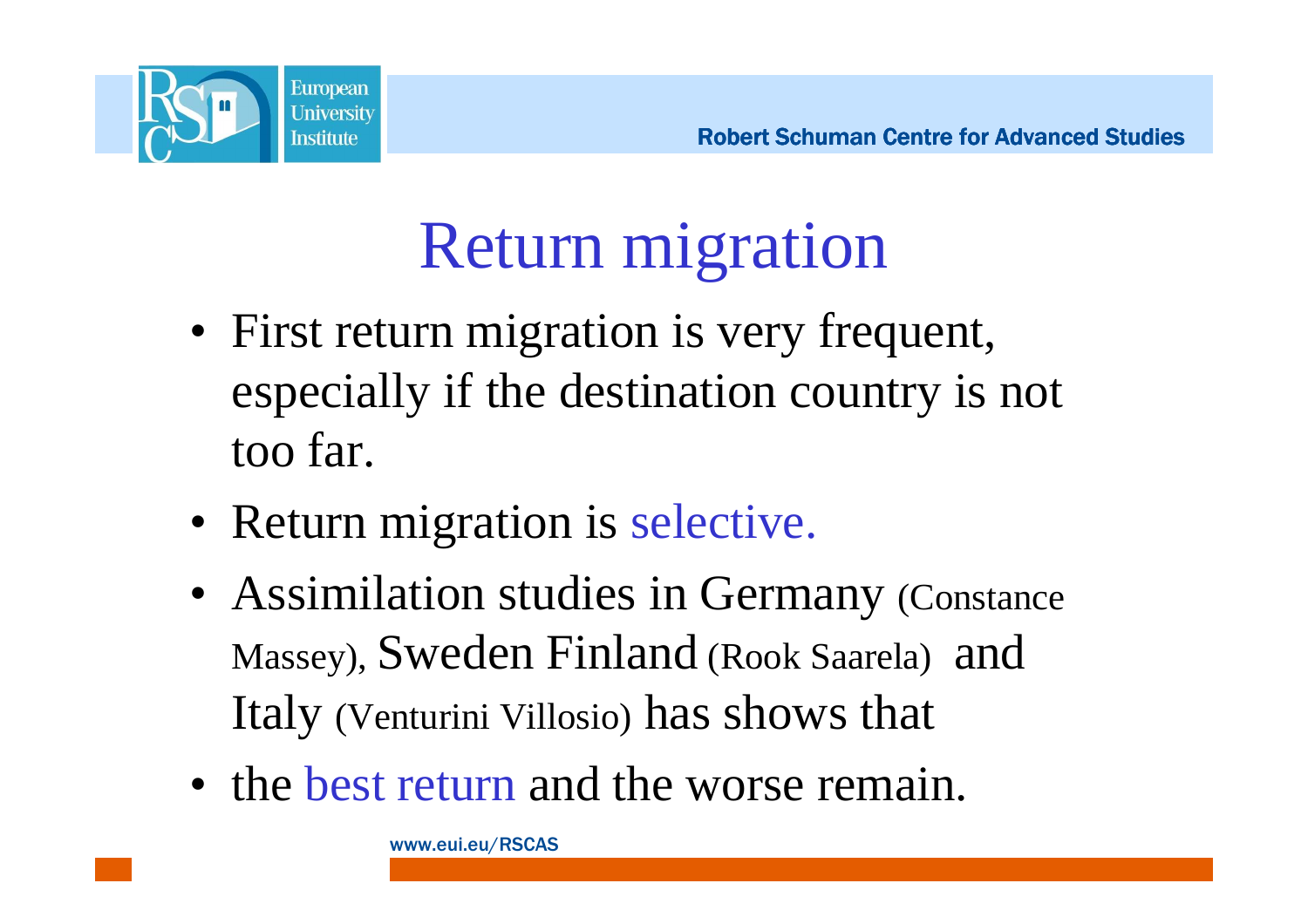

#### Robert Schuman Centre for Advanced Studies

|                                                          |           | <b>Probit Random Effect</b> | Weibull model |            |           |              |  |
|----------------------------------------------------------|-----------|-----------------------------|---------------|------------|-----------|--------------|--|
| Variables                                                | Coef.     | Std. Err.                   | $\geq$        | Haz. Ratio | Std. Err. | $\mathbb{Z}$ |  |
|                                                          |           |                             |               |            |           |              |  |
| Years of stay in Italy                                   | $-0.797$  | 0.0213                      | $-37.4$       |            |           |              |  |
| Years of stay squared                                    | 0.030     | 0.0013                      | 22.9          |            |           |              |  |
| Growth rate of Real GDP per capita                       | $-0.006$  | 0.0031                      | $-1.9$        | 1.081      | 0.00979   | 8.6          |  |
| <b>Real Gross Domestic Product per</b>                   |           |                             |               |            |           |              |  |
| Capita                                                   | $-0.0001$ | 0.0000                      | $-5.3$        | 1.000      | 0.00001   | 3.3          |  |
| Age at entry                                             | $-0.044$  | 0.0048                      | $-9.2$        | 1.035      | 0.00356   | 9.9          |  |
| Share of irregular employment                            | $-0.017$  | 0.0050                      | $-3.5$        | 1.008      | 0.00497   | 1.7          |  |
| P (shape parameter)                                      |           |                             |               | 1.846      | 0.02571   |              |  |
| 1/p                                                      |           |                             |               | 0.542      | 0.00755   |              |  |
| N. obs                                                   |           |                             | 36663         |            |           | 8439         |  |
| Log likelihood                                           |           | $-9446.3693$                | -4145.0561    |            |           |              |  |
| Chi <sub>2</sub>                                         |           | 6223.71                     | 2495.00       |            |           |              |  |
| Prob>chi2                                                |           |                             | 0.0000        |            |           |              |  |
| Other controls include: firm size, sector, year of entry |           |                             |               |            |           |              |  |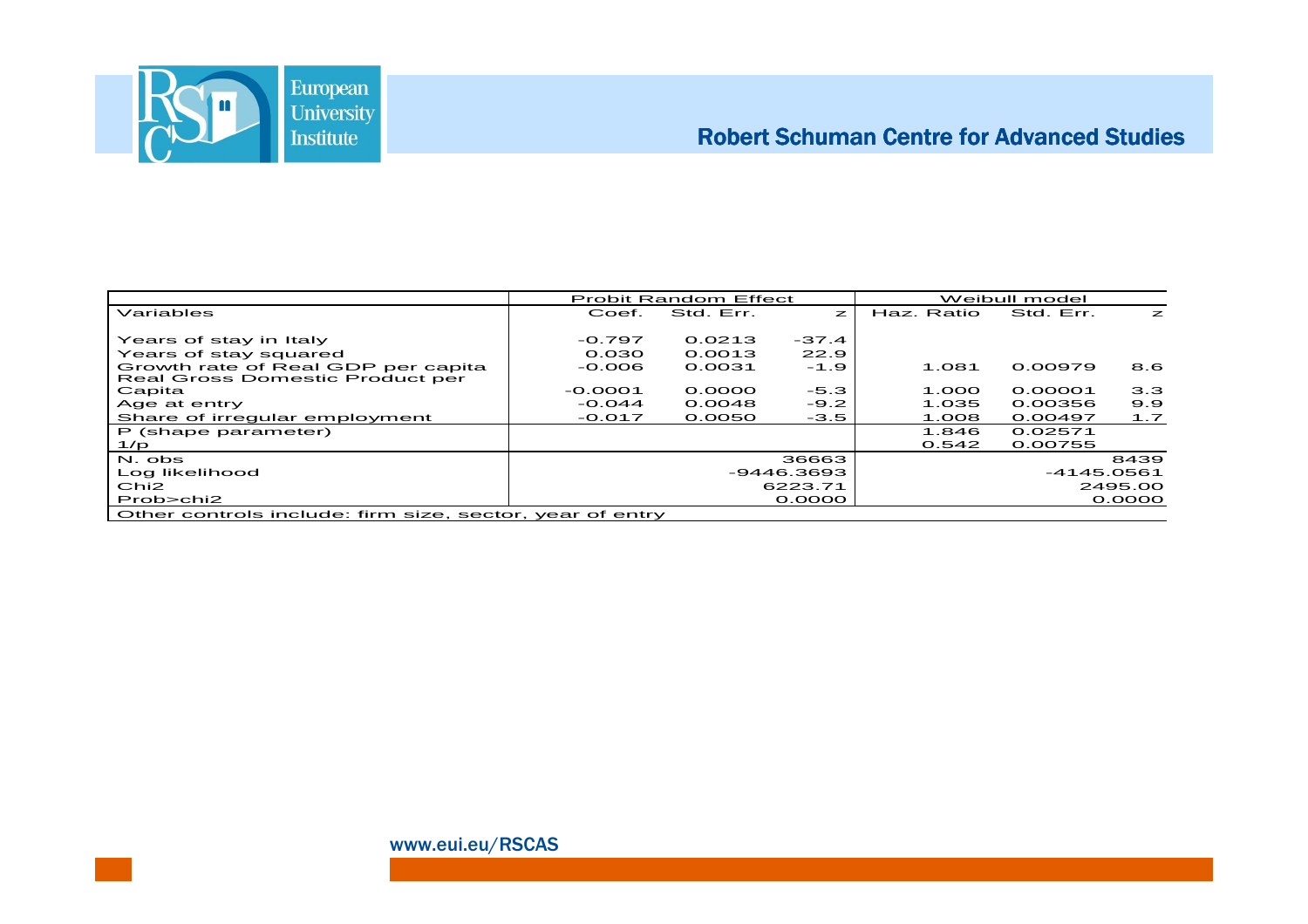

#### Robert Schuman Centre for Advanced Studies

**Table 3 Fixed effect estimates of log weekly wage in nominal terms 18-45 male (robust s.e.)** 

|                             | Foreign          |         | Foreign          |         |               |              |            |             |  |
|-----------------------------|------------------|---------|------------------|---------|---------------|--------------|------------|-------------|--|
|                             | immigrants       |         | immigrants       |         | <b>Native</b> |              |            |             |  |
|                             | (Correction=IMR) |         | (Corr.=Haz.Rate) |         | immigrants    |              | Locals     |             |  |
| Log weekly wage             | Coef.            | t       | Coef.            | t       | Coef.         | $\mathbf{f}$ | Coef.      | $\mathbf t$ |  |
|                             |                  |         |                  |         |               |              |            |             |  |
| cons                        | 4.425            | 17.5    | 4.482            | 18.9    | 4.498         | 34.1         | 4.454      | 114.4       |  |
| Age                         | 0.032            | 3.5     | 0.031            | 3.5     | 0.046         | 5.9          | 0.056      | 18.6        |  |
| Age $^1$ 2                  | $-0.00019$       | $-3.0$  | $-0.00013$       | $-1.9$  | $-0.00022$    | $-5.1$       | $-0.00026$ | $-17.3$     |  |
| months of employment        | 0.0023           | 3.1     | 0.0023           | 3.1     | 0.0031        | 4.8          | 0.0020     | 8.1         |  |
| months of employment ^2     | $-0.000003$      | $-3.4$  | $-0.000002$      | $-2.5$  | $-0.00001$    | $-20.7$      | $-0.00001$ | $-45.2$     |  |
| months out of employm.      | 0.0009           | 1.3     | 0.0010           | 1.4     | $-0.0004$     | $-0.7$       | $-0.001$   | $-2.3$      |  |
| Log VA                      | 0.070            | 3.2     | 0.073            | 3.4     | 0.055         | 4.8          | 0.061      | 15.5        |  |
| Reg. unemployment rate      | 0.002            | 0.8     | 0.002            | 0.8     | $-0.003$      | $-2.3$       | $-0.006$   | $-20.1$     |  |
| Share of reg. for. employm. | 0.256            | 0.2     | 0.043            | 0.0     | $-1.668$      | $-2.9$       |            |             |  |
| Share of reg. for. empl. ^2 | 0.016            | 0.0     | $-0.032$         | $-0.1$  | 0.103         | 1.7          |            |             |  |
| Correction for return migr. | $-0.005$         | 1.8     | $-0.032$         | $-4.4$  |               |              |            |             |  |
| apprentices                 | $-0.361$         | $-10.9$ | $-0.362$         | $-10.9$ | $-0.298$      | $-21.7$      | $-0.281$   | $-66.6$     |  |
| Blue collar                 | $-0.081$         | $-2.8$  | $-0.085$         | $-2.9$  | $-0.104$      | $-13.7$      | $-0.087$   | $-36.1$     |  |
| Atypicals                   | 0.024            | 4.5     | 0.024            | 4.7     | $-0.012$      | $-2.7$       | $-0.020$   | $-13.4$     |  |
| firm size 20_200            | 0.020            | 4.5     | 0.025            | 5.8     | 0.023         | 6.4          | 0.025      | 19.5        |  |
| firm size 200_1000          | 0.037            | 4.7     | 0.049            | 6.5     | 0.042         | 8.5          | 0.052      | 27.7        |  |
| firm size _over1000         | 0.076            | 6.1     | 0.099            | 8.1     | 0.080         | 14.0         | 0.078      | 35.3        |  |
|                             |                  |         |                  |         |               |              |            |             |  |
| N obs                       | 27933            |         | 27933            |         | 60678         |              | 359527     |             |  |
| $\mathbf F$                 |                  |         |                  |         | 591.88        |              | 6031.63    |             |  |
| $corr(u_i, Xb) =$           |                  |         |                  |         | $-0.3118$     |              | $-0.4073$  |             |  |
| Prob > F<br>$=$             |                  |         |                  |         | 0.0000        |              | 0.0000     |             |  |
| $R-sq$ : within =           |                  |         |                  |         | 0.5296        |              | 0.6079     |             |  |
| $between =$                 |                  |         |                  |         | 0.1855        |              | 0.237      |             |  |
| $overall =$                 |                  |         |                  |         | 0.2599        |              | 0.3341     |             |  |
|                             | www.eui.eu/RSCAS |         |                  |         |               |              |            |             |  |
|                             |                  |         |                  |         |               |              |            |             |  |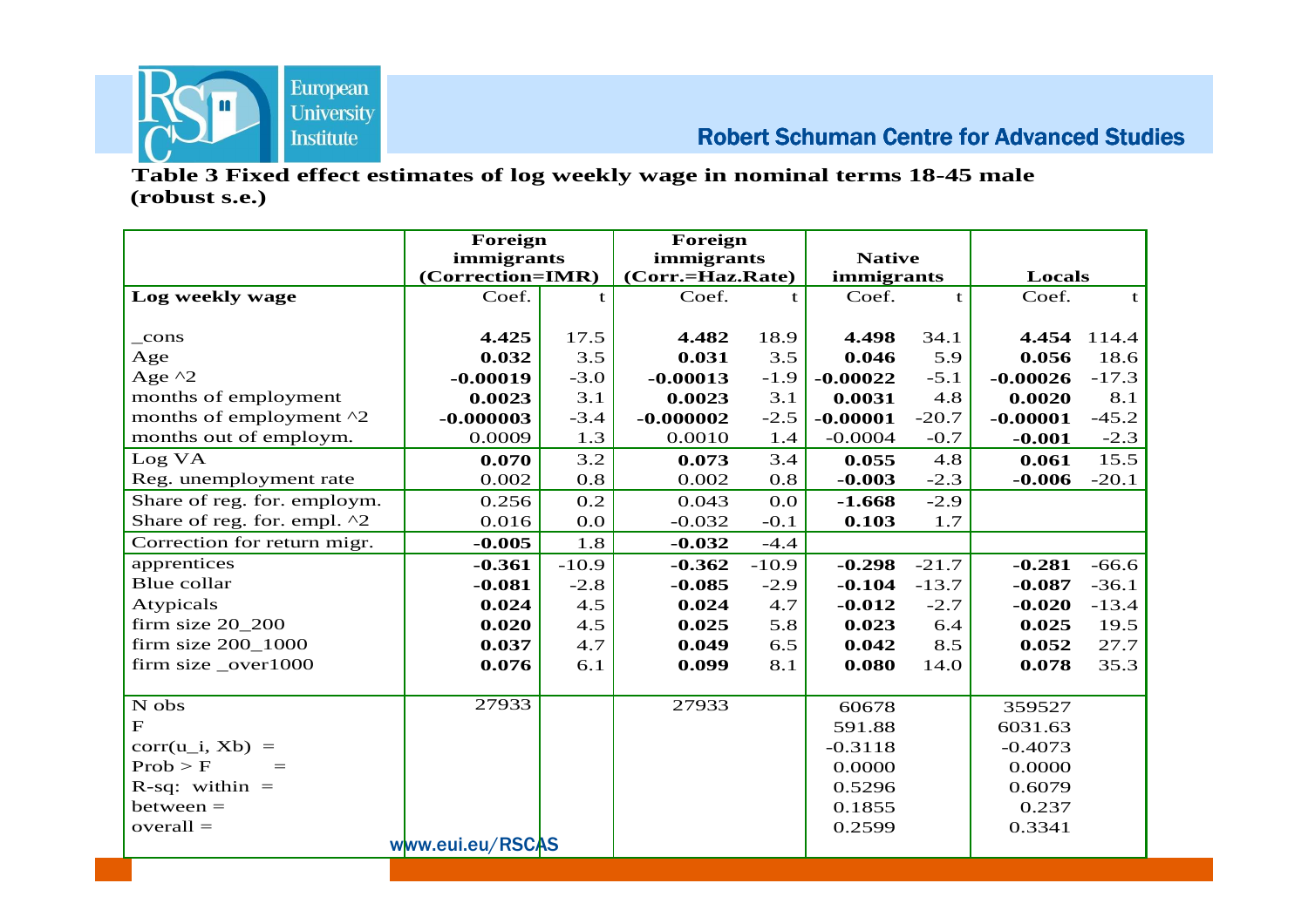



### Emigrants network

- The importance of expatriate networks
- Cannot be proxies by the stock of migrants abroad
- Morocco
- While skilled Moroccan emigrants go back frequently, buy properties at home and are also frequently involved in training program of natives (for instance TOKTEN program),
- Algeria
- Algerian skilled migrants hold very few contact with the country of origin and are not involved in training and retraining natives.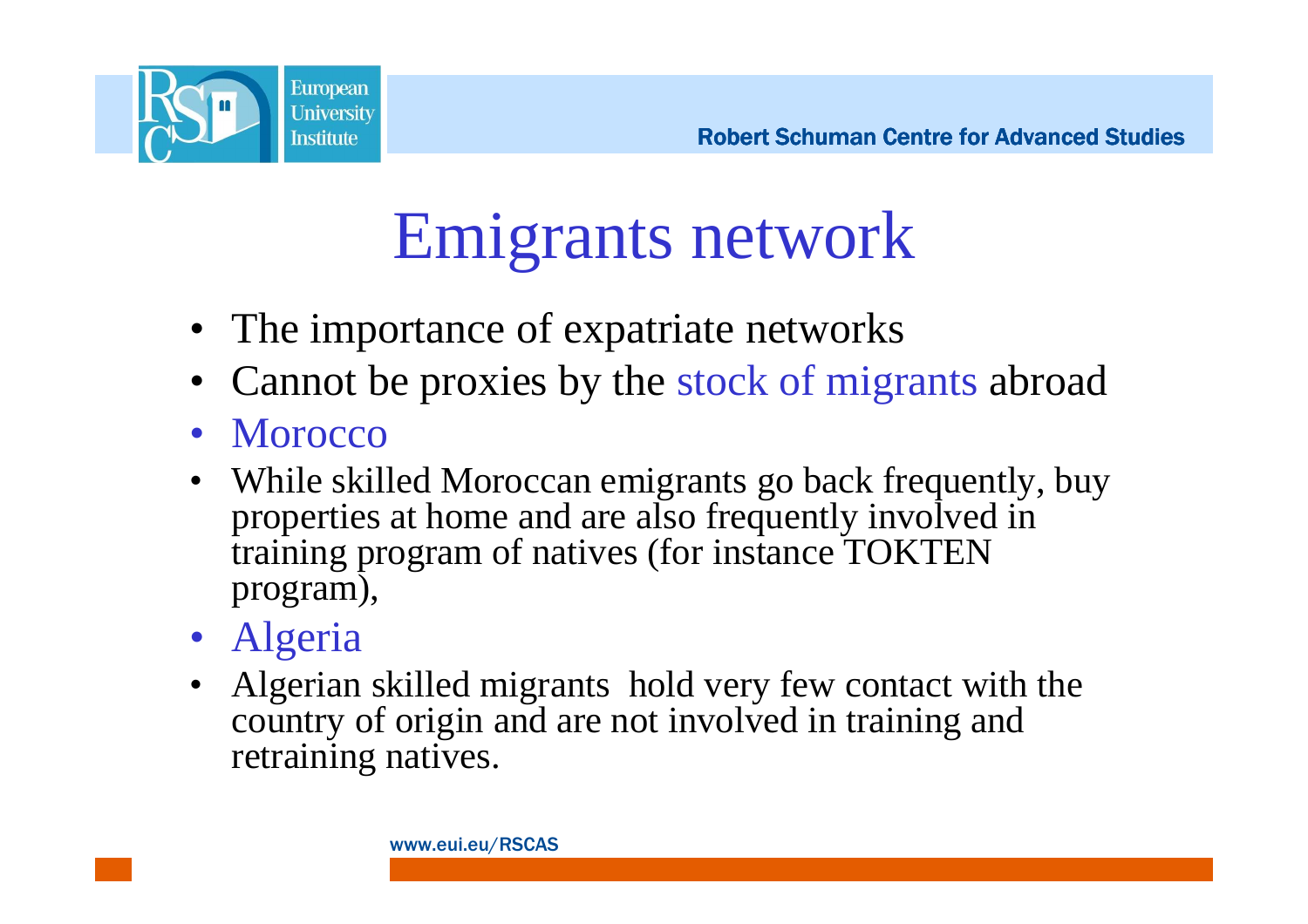

# Is skilled migration really damaging the origin country?

•Longitudinal data

**European University Institute** 

- • Question: Are needed now or they will be needed tomorrow?
- Growth model, however, suggest that if a country invest in education, it will be able to attract foreign capital which will engender economic growth and employment, but this is not always the case many other factors are needed (flexible capital market, property rights etc).
- The supply side functions in efficient market economy (Ireland)
- employment in the public sector • These countries has poor institutions and large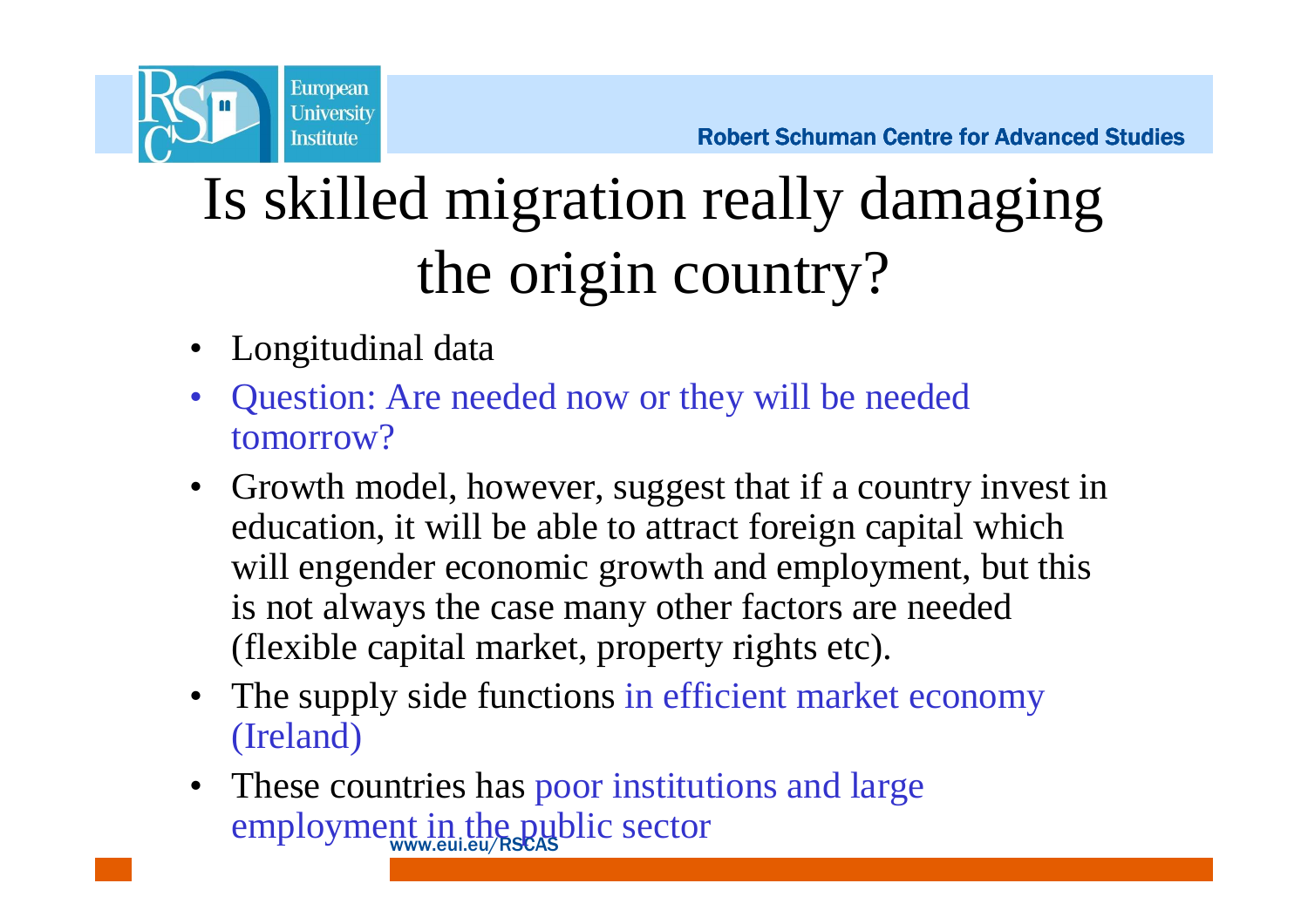

#### Robert Schuman Centre for Advanced Studies

| <b>Unemployment</b><br>(2007, latest available year) | <b>Morocco</b> |        |            | <b>Algeria</b>   |       | <b>Tunisia</b> |               |       |            |         |       |            |              |        |            |
|------------------------------------------------------|----------------|--------|------------|------------------|-------|----------------|---------------|-------|------------|---------|-------|------------|--------------|--------|------------|
|                                                      | м              | F.     | <b>TOT</b> | м                | F     | <b>TOT</b>     | M             | F.    | <b>TOT</b> |         |       |            |              |        |            |
| (by age, 000)                                        | 794,5          | 297,6  | 1092,1     | 1072             | 302,7 | 1374,7         | 334,1         | 174   | 508,1      |         |       |            |              |        |            |
| $15 - 24$                                            | 17,90%         | 15,50% | 17,20%     |                  |       | 27,40%         |               |       | 34,1%      |         |       |            |              |        |            |
| 25-34                                                | 13,80%         | 15,80% | 14,40%     |                  |       | 17,30%         |               |       | 23,9%      |         |       |            |              |        |            |
| $35 - 44$                                            | 5,60%          | 6,50%  | 5,90%      |                  |       | 6,10%          |               |       | 13,3%      |         |       |            |              |        |            |
| 45-54                                                | 2,80%          | 1,50%  | 2,40%      |                  |       | 3,10%          |               |       | 3,3%       |         |       |            |              |        |            |
| 55-64                                                | 0,60%          | 0,40%  | 0,60%      |                  |       | 1,50%          |               |       | 2,5%       |         |       |            |              |        |            |
| (by level of education, 000)                         |                |        |            |                  |       |                |               |       |            |         |       |            |              |        |            |
| <b>None</b>                                          | 3,00%          | 1,60%  | 2,40%      |                  |       |                |               |       | 5,9%       |         |       |            |              |        |            |
| Primary                                              | 11,60%         | 14,10% | 12,00%     |                  |       |                |               |       | 13,5%      |         |       |            |              |        |            |
| Secondary                                            | 18,00%         | 25,60% | 19,80%     |                  |       |                |               |       | 15,4%      |         |       |            |              |        |            |
| <b>University</b>                                    | 17,20%         | 30,40% | 21,80%     |                  |       |                |               |       | 19,0%      |         |       |            |              |        |            |
| <b>Unemployment rate</b>                             | 13,9%          | 20,9%  | 15,4%      | 12,9%            | 18,3% | 13,8%          | 12,8%         | 17,8% | 14,1%      |         |       |            |              |        |            |
| <b>Unemployment</b><br>(2007, latest available year) | Egypt*         |        |            | <b>Palestine</b> |       |                | <b>Jordan</b> |       |            | Lebanon |       |            | <b>TOTAL</b> |        |            |
|                                                      | М              | F      | <b>TOT</b> | М                | F     | <b>TOT</b>     | М             | F     | <b>TOT</b> | М       | F     | <b>TOT</b> | M            | F      | <b>TOT</b> |
| (by age, 000)                                        | 861,6          | 1074,1 | 1935,8     | <b>190</b>       | 38    | 228            | 142           | 66    | 208        | 111     | 35    | 153        | 3505,2       | 1987,4 | 5499,7     |
| $15 - 24$                                            | 10.3%          | 27,0%  | 14,6%      | 38,8%            | 47,3% | 40,2%          | 23,0%         | 47,8% | 28,3%      | 20,0%   | 18,9% | 19,7%      | 17,1%        | 26,0%  | 21,8%      |
| 25-34                                                | 9,6%           | 38,7%  | 17,5%      | 25,1%            | 27,2% | 25,5%          | 8,0%          | 24,8% | 12,0%      | 6,4%    | 9,2%  | 7,2%       | 12,3%        | 32,6%  | 17,2%      |
| $35 - 44$                                            | 2,2%           | 13,1%  | 4,9%       | 21,3%            | 11,0% | 19,5%          | 5,2%          | 11,6% | 6,3%       | 3,7%    | 6,0%  | 4,2%       | 5,5%         | 11,5%  | 6,8%       |
| 45-54                                                | 0.8%           | 1.1%   | 0.9%       | 20,8%            | 6.1%  | 18,4%          | 4,4%          | 5,9%  | 4,6%       | 3.1%    | 3.3%  | 3,1%       | 3,7%         | 1,5%   | 2,9%       |
| 55-64                                                | 0.6%           | 0.0%   | 0,5%       | 20,3%            | 2,6%  | 16,9%          | 3,8%          | 3,5%  | 3,8%       | 3,3%    | 1,8%  | 3,1%       | 2,7%         | 0.3%   | 1,8%       |
| (by level of education, 000)                         |                |        |            |                  |       |                |               |       |            |         |       |            |              |        |            |
| <b>None</b>                                          | 1,2%           | 0,4%   | 0.9%       | 30,4%            | 4,7%  | 23,8%          | 9,1%          | 11,0% | 9,3%       | 5,8%    | 5,3%  | 5,2%       | 5,3%         | 1,3%   | 3,8%       |
| Primary                                              | 1,7%           | 4,3%   | 2,0%       | 31,5%            | 6,0%  | 29,0%          | 11,8%         | 26,3% | 12,6%      | 15,2%   | 8,1%  | 9,1%       | 9,5%         | 7.3%   | 8,4%       |
| <b>Secondary</b>                                     | 6,6%           | 34,2%  | 13,8%      | 24,3%            | 16,6% | 23,6%          | 8,1%          | 25,6% | 12,4%      | 9,6%    | 9,8%  | 9,7%       | 12,8%        | 31,1%  | 15,9%      |
| <b>University</b>                                    | 9,3%           | 24,9%  | 14,4%      | 18,5%            | 39,4% | 27,2%          | 9,6%          | 26,1% | 15,5%      | 11,4%   | 10,9% | 11,1%      | 13,3%        | 26,1%  | 17,6%      |
| <b>Unemployment rate</b>                             | 4,7%           | 18,6%  | 8,3%       | 26,5%            | 23,5% | 25,6%          | 12,0%         | 25,0% | 13,8%      | 8,8%    | 10,2% | 9,2%       | 11,7%        | 19,0%  | 12,6%      |

#### **Table. 3.3.1 Unemployment by sex, age and level of education (latest available year)**

\* For Egypt, the age brackets are different: 15-19, 20-29, 30-39, 40-49 and 50-59. Same for the level of education categories (see National Background Paper).<br>Source: National Background Papers based WHMMGRM sacks Syna has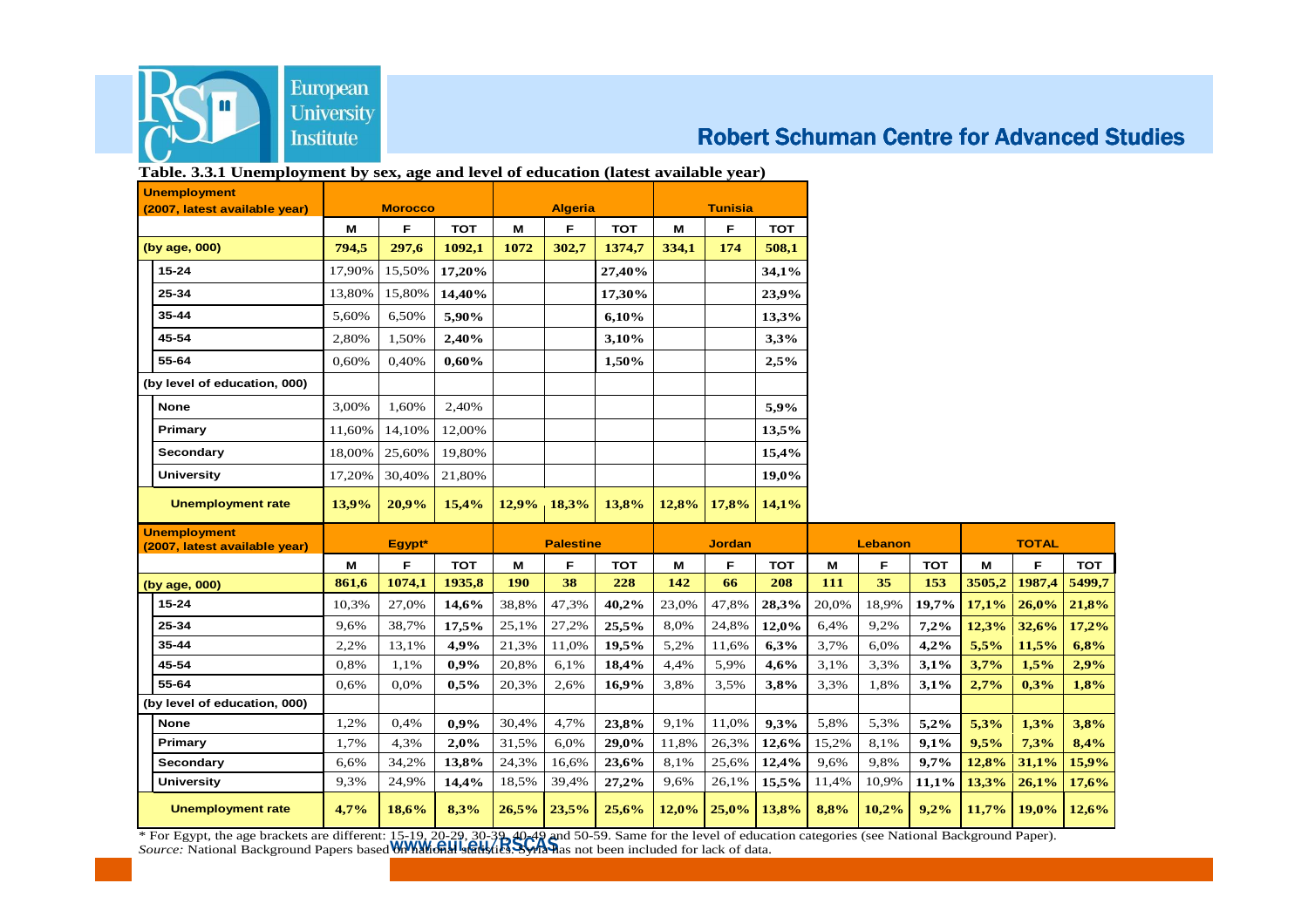

## Brain drain brain gain is going together with brain unemployment

• Easterly and Nyarko (2008) Is the brain drain good for Africa, yes